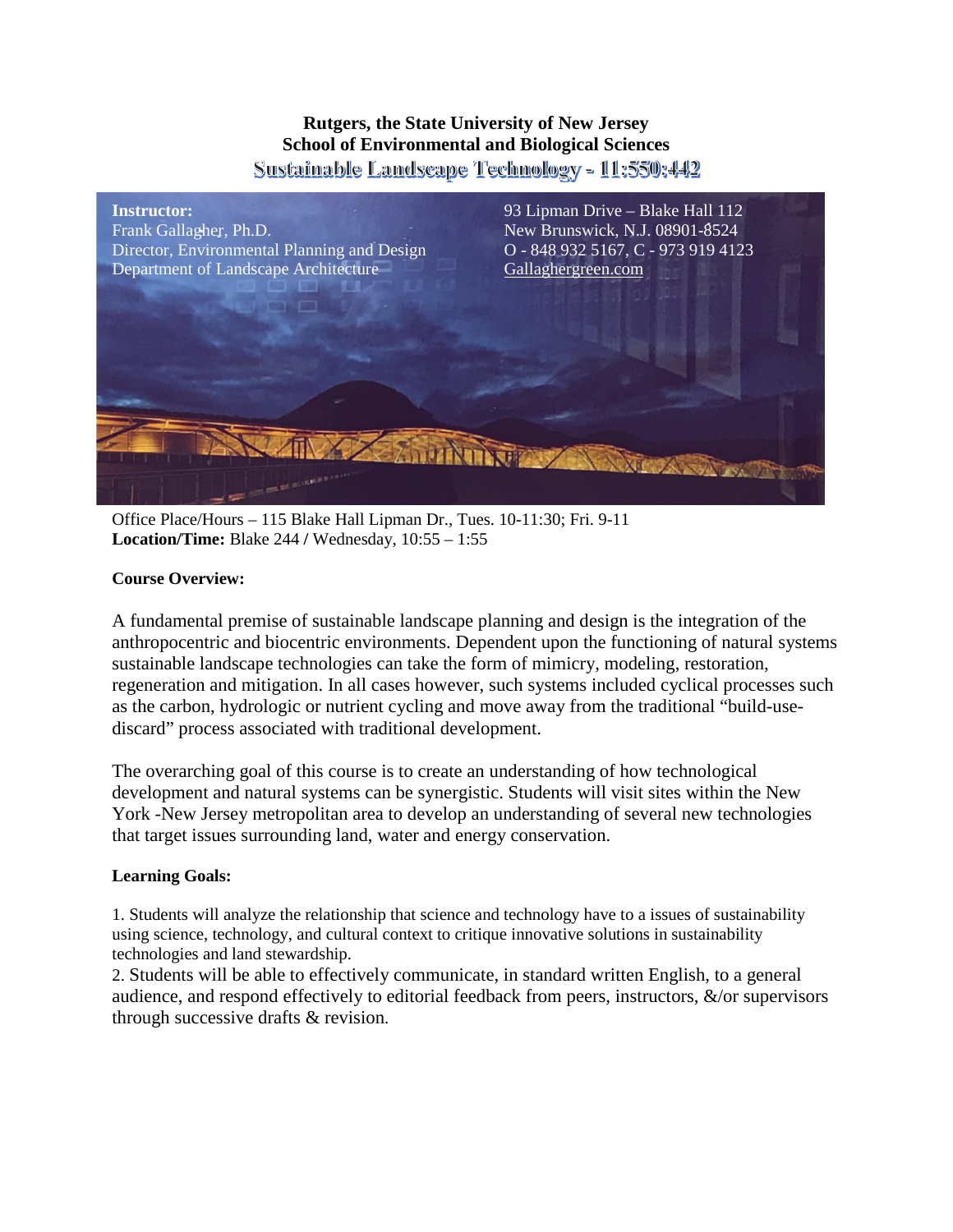## **Learning Objectives and Assessment:**

Current sustainability issues are reviewed and objectively analyzed and evaluated using a case study approach.

Learning Objective I: Students gain an understanding of the concept of sustainability, which is or should be driven by the Land Ethic. The nexus between ecological function and sustainability is defined. Assessment: Elements of sustainability reflective of a land ethic, based upon the definition developed by The Brundtland Commission of 1987 are discussed in the first Field Trip Summary. An assessment of the existing and projected demographic trends at the regional and global scale will be demonstrated within the Reading Questions.

Learning Objective II: Students will gain a working knowledge of the policy and regulatory framework driving the implementation of sustainable technologies.

Assessment: The laws and regulatory statues guiding societies movement towards the sustainable consumption of products and services from forest, wildlife, and soil will be identified in the Second Field Trip Summary. An awareness and knowledge of the land use trends will be articulated in the reading reviews,.

Learning Objective III: Students will gain a working knowledge of the international initiatives and controversy surrounding climate change, and energy consumption.

Assessment: The characteristics of and the international agreements made concerning climate change and energy consumption will be identified in the reading and field trip reviews. A functional understanding of the history and current trends in climate change will be exhibited in the fifth field trip summary.

Learning Objective IV: Students will synthesize various course elements through an examination of the concepts of sustainability and convey them both orally and in written form.

Assessment: An ability to clearly articulate both in an oral presentation and written form the state of the human/environment relationship progress towards sustainability will be examined in the term project.

### **Required Readings:**

Reading assignments and questions are listed in the Assignment Folder on SAKAI

### **General Course Schedule:**

January - class begins (Wen.  $22<sup>nd</sup>$ ) February - project proposal (Wen.5<sup>th</sup>) March –  $11<sup>th</sup>$  No Class Spring Recess April - Term Paper Written Draft (Wen. 8<sup>th</sup>) May – Final Paper Due (Wen.  $13<sup>th</sup>$ )

### **Course Requirements**

**Reading Questions:** Each reading assignment has several questions which must be answered within one week of the assignment date.

### **Field Trip Summaries:**

Each field trip requires a written summery due one week after the trip. The summary is a short technical report. It covers the issue being addressed, the methods used at the site, the advantages and disadvantages observer and the future potential of the practice and/or technology future potential.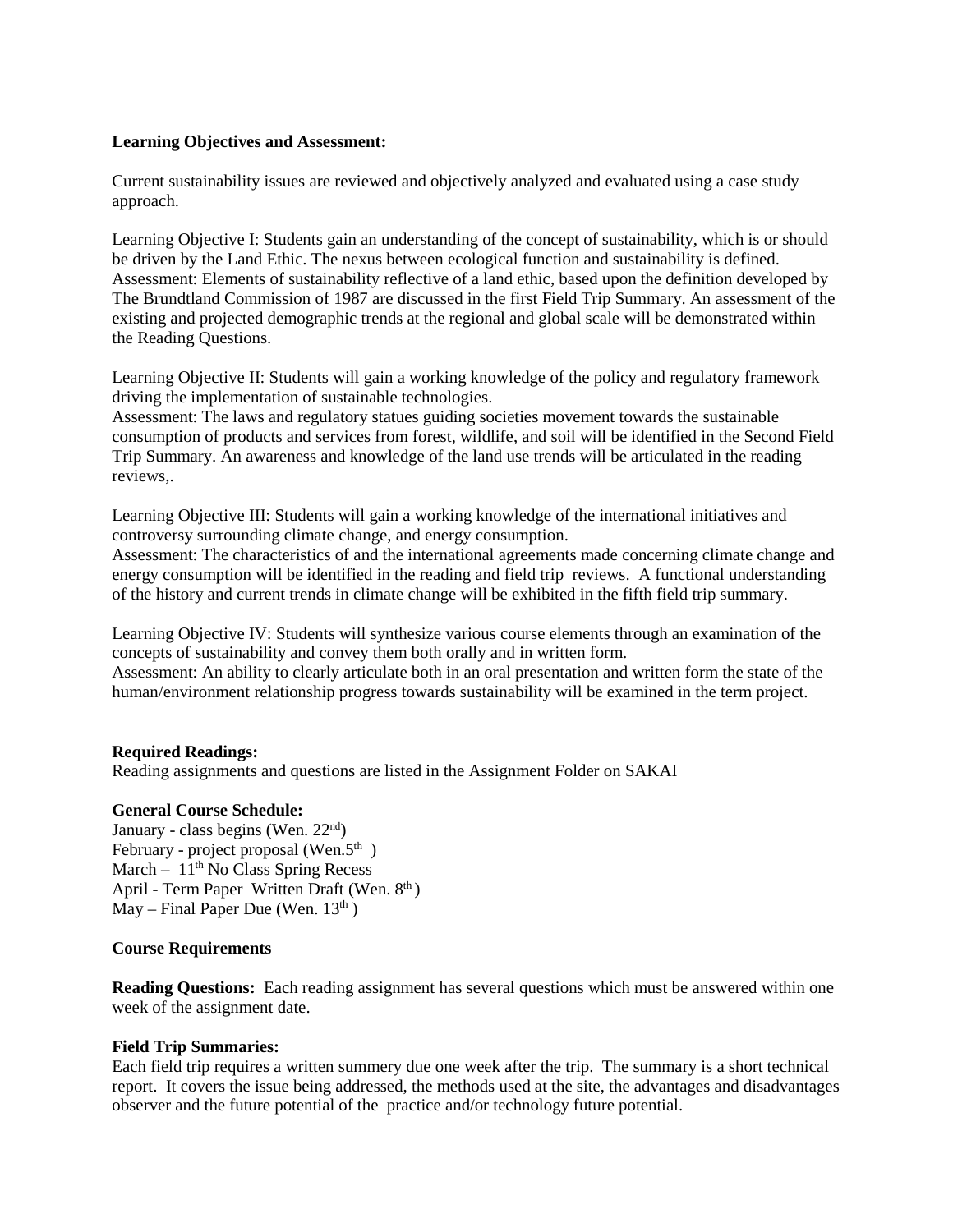# **Term Paper Outline and Bibliography:**

Even if your term project is physical in nature, it must have a written report component. The draft is expected to include an index, an outline and the literature research done for the project. This draft must also include a bibliography of source material you have examined to date. (50 pts). While not complete the draft should be written in a technical style, appropriately formatted, using correct grammar, using appropriate conventions for attribution and citation.

## **Term Paper:**

A term paper or project is also required. A project/paper must be based on one of the issues covered in class. It should cover the issue in depth. Documentation of the project will depend upon the type of work that is undertaken. Papers or projects must be approved before you start as per the above schedule. If a paper is chosen it should be between 3,000 and 5,000 words. The final project or paper should be written in a Scientific technical style, appropriately formatted, using correct grammar, and most importantly the appropriate conventions for attribution and citation (see style guide in the resources folder on SAKAI). In addition, the presentation of the term paper will count as 15%% of the paper's grade. Presentations should be approximately 15 minutes in duration.

# **Detailed Schedule:**

| Wk             | <b>Date</b> | <b>Activity</b>                                                                                             | <b>Readings and Assignments:</b>                                                                                     |  |  |
|----------------|-------------|-------------------------------------------------------------------------------------------------------------|----------------------------------------------------------------------------------------------------------------------|--|--|
| 1              | 1/22        | Lecture: Issues we care about Land<br><b>Functions and Protection</b><br>Discussion: What is Sustainability | Reading 1: Report of the World Commission on<br><b>Environment and Development: Our Common</b><br>Future Chapter 1-4 |  |  |
| $\overline{2}$ | 1/29        | <b>Field Trip 1</b><br>Duke Farms Overview / Structure                                                      | Reading 2: Report of the World Commission on<br><b>Environment and Development: Our Common</b><br>Future Chapter 5=7 |  |  |
| 3              | 2/5         | Discussion - Field Trip Debrief.<br>Lecture - Ecological Design                                             | Field Trip 1 Summary Due<br>Reading 3: An Introduction to Ecological Design                                          |  |  |
|                |             | <b>Field Trip 2</b><br><b>Duke Farms Meadow/Forest</b>                                                      | Reading 4: FIA 2 15                                                                                                  |  |  |
| 4              | 2/12        |                                                                                                             |                                                                                                                      |  |  |
| 5              | 2/19        | Discussion - Field Trip debrief<br>Lecture – Living Breakwater                                              | Field Trip 2 Summary Due<br>Reading 5: Resilience Matters                                                            |  |  |
| 6              | 2/26        | Field Trip 3 - Aeroponics<br>Newark                                                                         | Reading 6: Sustainable place-making                                                                                  |  |  |
| $\overline{7}$ | 3/4         | Discussion - Field Trip Debrief<br>Lecture Sustainable Ag. - Brooklyn<br>Yards                              | Field Trip 3 Summary Due<br>Term Paper Proposal Due                                                                  |  |  |
| 8              | 3/11        | <b>Spring Recess</b>                                                                                        |                                                                                                                      |  |  |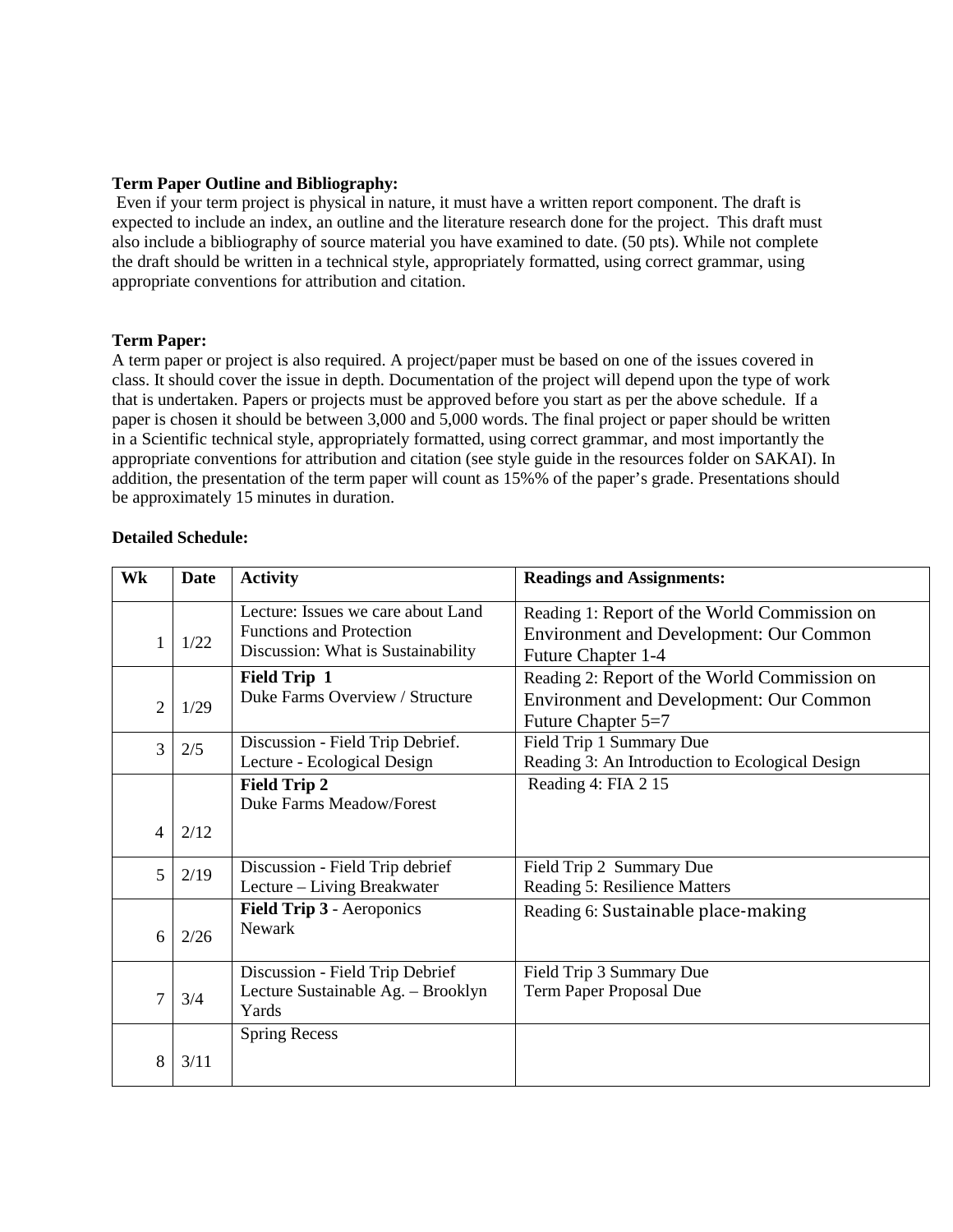| 9  | 3/25 | <b>Alternative Land Based Waste</b><br>Water Treatment      | Term Paper Outline and Bibliography Due |  |  |
|----|------|-------------------------------------------------------------|-----------------------------------------|--|--|
| 10 | 4/1  | <b>Field Trip 4</b><br>Duke Farms – Waste Water System      | Reading 7: Ecosystem Service Stormwater |  |  |
| 11 | 4/8  | Field Trip Debrief<br>Lecture: Energy                       | Reading 8: AEO 2019                     |  |  |
| 12 | 4/15 | Field Trip 5 on 4/18<br><b>Battery Park City</b>            | Field Trip 4: Summary Due               |  |  |
| 13 | 4/22 | <b>Presentation Group 1</b><br>Lecture – GCC/Sustainability |                                         |  |  |
| 14 | 4/29 | <b>Presentation Group 2</b><br>Lecture – Sustainable Future | Field Trip 5 Summary Due                |  |  |
| 15 | 5/6  | <b>Reading Day</b>                                          |                                         |  |  |
| 16 | 5/13 | <b>Final Paper Due</b>                                      | <b>Final Paper Due</b>                  |  |  |

| <b>Grade Calculation:</b>   | <b>Learning Objectives Points</b> |  |    | % Final Grade |
|-----------------------------|-----------------------------------|--|----|---------------|
| <b>Reading Questions</b>    |                                   |  | 15 | 15            |
| <b>Field Trip Summaries</b> |                                   |  | 40 | 40            |
| <b>Term Paper Outline</b>   | 1                                 |  |    |               |
| <b>Final Paper</b>          | 3                                 |  | 40 | 40            |
|                             |                                   |  |    |               |

Totals: 100-90 A, 89-80 B, 79-70 C, D's and F's are not acceptable.

# **Departmental Grading Guidelines:**

While the assignment of grades is ultimately the purview of the instructor, the department uses the following guideline for understanding appropriate grading in its courses:

A- Outstanding -This not only means fulfilling the requirements, but impressing and going beyond the initial expectations of the project. The student has demonstrated a superior grasp of the subject matter coupled with a high degree of creative or logical expression, and strong ability to present these ideas in an organized and analytical manner,

B- Very Good - The student has demonstrated a solid grasp of the material with an ability to organize and examine the material in an organized, critical, and constructive manner, The projects and in-class performance reveal a solid understanding of the issues and related theories or literature.

C- Acceptable -The student has shown a moderate ability to grasp concepts and theories for the class, producing work that, while basically adequate, is not in any way exceptional. This performance in class display a basic familiarity with the relevant literature and techniques.

D- Unacceptable - The work demonstrates a minimal understanding of the fundamental nature of the material or the assignment with a performance that does not adequately examine the course material critically or constructively. Students cannot graduate from the Landscape Architecture program with 2 D's in required classes.